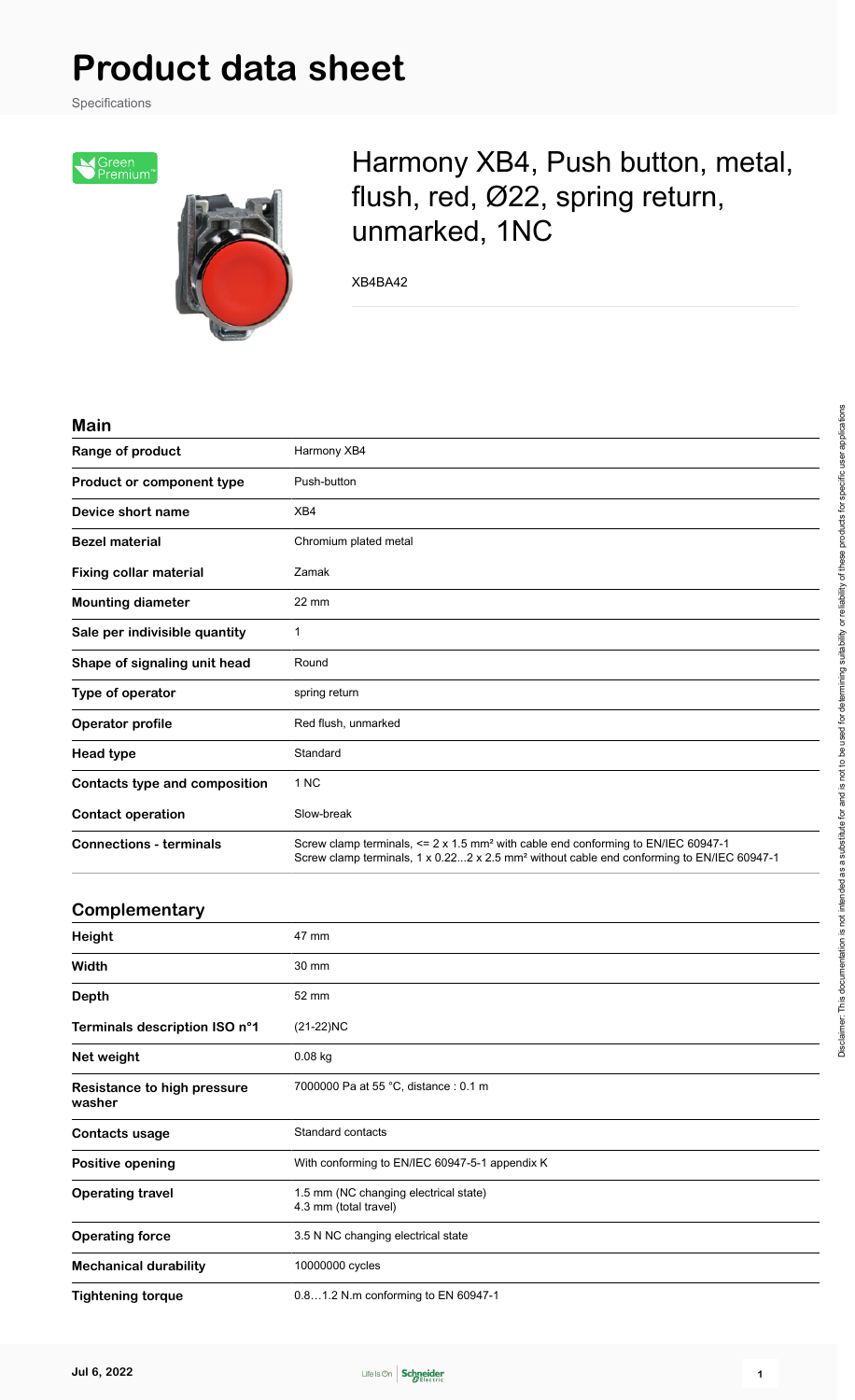| Shape of screw head                            | Cross compatible with Philips no 1 screwdriver<br>Cross compatible with pozidriv No 1 screwdriver<br>Slotted compatible with flat $Ø$ 4 mm screwdriver<br>Slotted compatible with flat $\varnothing$ 5.5 mm screwdriver                                                                                                                                                                                                                                                                                                                                                                                                                                                      |  |
|------------------------------------------------|------------------------------------------------------------------------------------------------------------------------------------------------------------------------------------------------------------------------------------------------------------------------------------------------------------------------------------------------------------------------------------------------------------------------------------------------------------------------------------------------------------------------------------------------------------------------------------------------------------------------------------------------------------------------------|--|
| <b>Contacts material</b>                       | Silver alloy (Ag/Ni)                                                                                                                                                                                                                                                                                                                                                                                                                                                                                                                                                                                                                                                         |  |
| <b>Short-circuit protection</b>                | 10 A cartridge fuse type gG conforming to EN/IEC 60947-5-1                                                                                                                                                                                                                                                                                                                                                                                                                                                                                                                                                                                                                   |  |
| [Ith] conventional free air<br>thermal current | 10 A conforming to EN/IEC 60947-5-1                                                                                                                                                                                                                                                                                                                                                                                                                                                                                                                                                                                                                                          |  |
| [Ui] rated insulation voltage                  | 600 V (pollution degree 3) conforming to EN/IEC 60947-1                                                                                                                                                                                                                                                                                                                                                                                                                                                                                                                                                                                                                      |  |
| [Uimp] rated impulse withstand<br>voltage      | 6 kV conforming to EN/IEC 60947-1                                                                                                                                                                                                                                                                                                                                                                                                                                                                                                                                                                                                                                            |  |
| [le] rated operational current                 | 3 A at 240 V, AC-15, A600 conforming to EN/IEC 60947-5-1<br>6 A at 120 V, AC-15, A600 conforming to EN/IEC 60947-5-1<br>0.1 A at 600 V, DC-13, Q600 conforming to EN/IEC 60947-5-1<br>0.27 A at 250 V, DC-13, Q600 conforming to EN/IEC 60947-5-1<br>0.55 A at 125 V, DC-13, Q600 conforming to EN/IEC 60947-5-1<br>1.2 A at 600 V, AC-15, A600 conforming to EN/IEC 60947-5-1                                                                                                                                                                                                                                                                                               |  |
| <b>Electrical durability</b>                   | 1000000 cycles, AC-15, 2 A at 230 V, operating rate <3600 cyc/h, load factor: 0.5 conforming to EN/<br>IEC 60947-5-1 appendix C<br>1000000 cycles, AC-15, 3 A at 120 V, operating rate <3600 cyc/h, load factor: 0.5 conforming to EN/<br>IEC 60947-5-1 appendix C<br>1000000 cycles, AC-15, 4 A at 24 V, operating rate <3600 cyc/h, load factor: 0.5 conforming to EN/IEC<br>60947-5-1 appendix C<br>1000000 cycles, DC-13, 0.2 A at 110 V, operating rate <3600 cyc/h, load factor: 0.5 conforming to EN/<br>IEC 60947-5-1 appendix C<br>1000000 cycles, DC-13, 0.5 A at 24 V, operating rate <3600 cyc/h, load factor: 0.5 conforming to EN/<br>IEC 60947-5-1 appendix C |  |
| <b>Electrical reliability</b>                  | $\Lambda$ < 10exp(-6) at 5 V and 1 mA in clean environment conforming to EN/IEC 60947-5-4<br>A < 10exp(-8) at 17 V and 5 mA in clean environment conforming to EN/IEC 60947-5-4                                                                                                                                                                                                                                                                                                                                                                                                                                                                                              |  |
| Device presentation                            | Complete product                                                                                                                                                                                                                                                                                                                                                                                                                                                                                                                                                                                                                                                             |  |

#### **Environment**

| <b>Protective treatment</b>              | TН                                                                                                                                                                             |  |
|------------------------------------------|--------------------------------------------------------------------------------------------------------------------------------------------------------------------------------|--|
| Ambient air temperature for<br>storage   | $-4070$ °C                                                                                                                                                                     |  |
| Ambient air temperature for<br>operation | $-4070 °C$                                                                                                                                                                     |  |
| Overvoltage category                     | Class I conforming to IEC 60536                                                                                                                                                |  |
| IP degree of protection                  | IP66 conforming to IEC 60529<br>IP67<br>IP <sub>69</sub><br>IP69K                                                                                                              |  |
| <b>NEMA</b> degree of protection         | NEMA <sub>13</sub><br>NEMA 4X                                                                                                                                                  |  |
| IK degree of protection                  | IK06 conforming to IEC 50102                                                                                                                                                   |  |
| <b>Standards</b>                         | EN/IEC 60947-5-5<br><b>UL 508</b><br>CSA C22.2 No 14<br>EN/IEC 60947-5-4<br>EN/IEC 60947-1<br>JIS C8201-5-1<br>EN/IEC 60947-5-1<br><b>JIS C8201-1</b>                          |  |
| <b>Product certifications</b>            | LROS (Lloyds register of shipping)<br>GL<br><b>BV</b><br><b>CSA</b><br><b>DNV</b><br><b>UL</b> listed                                                                          |  |
| <b>Vibration resistance</b>              | 5 gn (f= 2500 Hz) conforming to IEC 60068-2-6                                                                                                                                  |  |
| <b>Shock resistance</b>                  | 30 gn (duration = 18 ms) for half sine wave acceleration conforming to IEC 60068-2-27<br>50 gn (duration = 11 ms) for half sine wave acceleration conforming to IEC 60068-2-27 |  |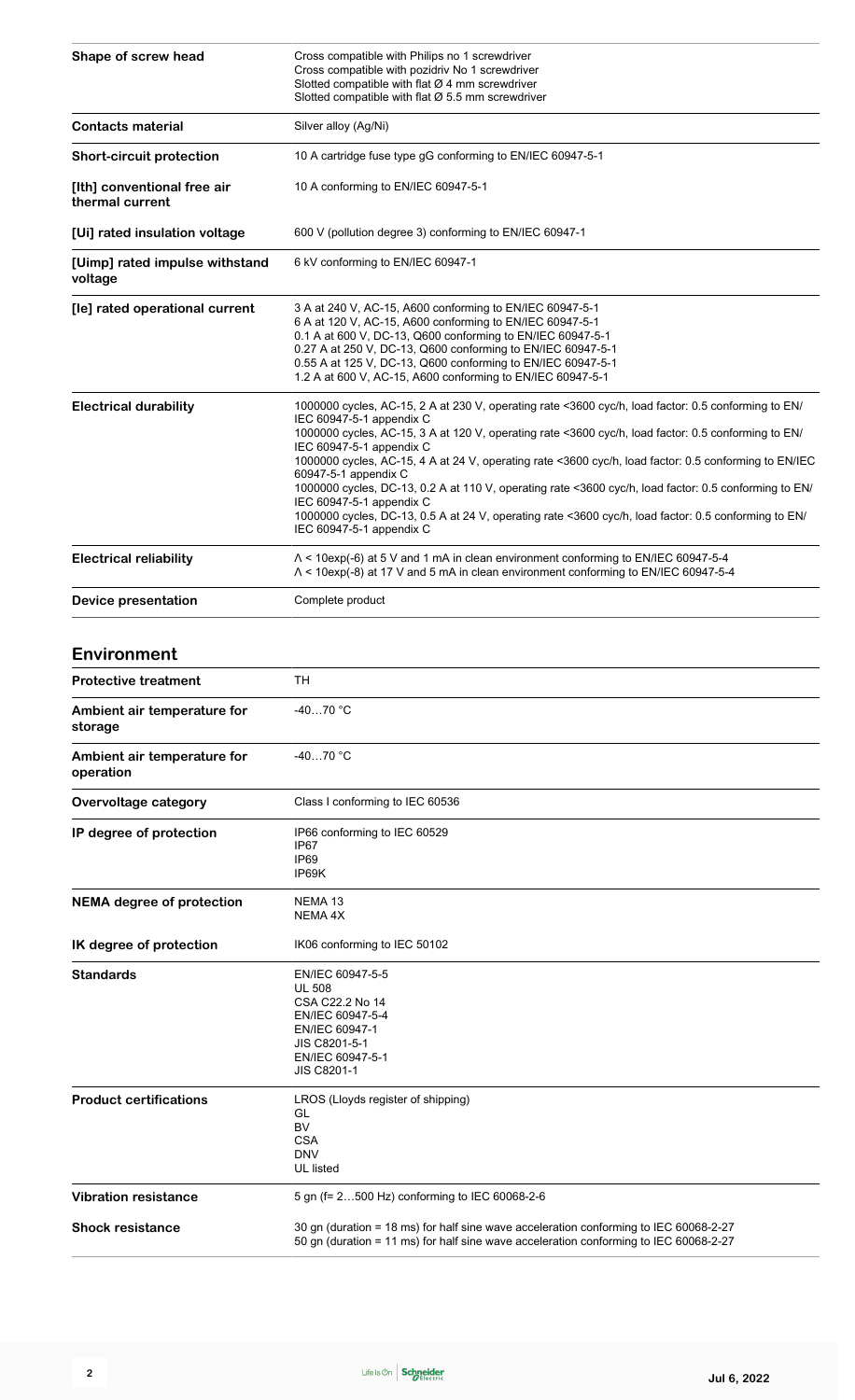#### **Packing Units**

| <b>Unit Type of Package 1</b>       | PCE          |
|-------------------------------------|--------------|
| Number of Units in Package 1        | $\mathbf{1}$ |
| Package 1 Weight                    | 78.9 g       |
| Package 1 Height                    | 3.5 cm       |
| Package 1 width                     | 5.5 cm       |
| Package 1 Length                    | 8.5 cm       |
| <b>Unit Type of Package 2</b>       | P06          |
| <b>Number of Units in Package 2</b> | 1200         |
| Package 2 Weight                    | 106.144 kg   |
| Package 2 Height                    | 75 cm        |
| Package 2 width                     | 80 cm        |
| Package 2 Length                    | 60 cm        |
| Unit Type of Package 3              | S03          |
| <b>Number of Units in Package 3</b> | 150          |
| Package 3 Weight                    | 12.268 kg    |
| Package 3 Height                    | 30 cm        |
| Package 3 width                     | 30 cm        |
| Package 3 Length                    | 40 cm        |

#### **Offer Sustainability**

| Sustainable offer status        | Green Premium product                                                                                                                                                                                                                           |  |
|---------------------------------|-------------------------------------------------------------------------------------------------------------------------------------------------------------------------------------------------------------------------------------------------|--|
| <b>REACh Regulation</b>         | <b>REACh Declaration</b>                                                                                                                                                                                                                        |  |
| <b>REACh free of SVHC</b>       | Yes                                                                                                                                                                                                                                             |  |
| <b>EU RoHS Directive</b>        | Pro-active compliance (Product out of EU RoHS legal scope)<br><b>EU RoHS Declaration</b>                                                                                                                                                        |  |
| Toxic heavy metal free          | Yes                                                                                                                                                                                                                                             |  |
| <b>Mercury free</b>             | Yes                                                                                                                                                                                                                                             |  |
| RoHS exemption information      | <b>Yes</b>                                                                                                                                                                                                                                      |  |
| <b>China RoHS Regulation</b>    | <b>China RoHS declaration</b>                                                                                                                                                                                                                   |  |
| <b>Environmental Disclosure</b> | <b>Product Environmental Profile</b>                                                                                                                                                                                                            |  |
| <b>Circularity Profile</b>      | <b>End of Life Information</b>                                                                                                                                                                                                                  |  |
| <b>WEEE</b>                     | The product must be disposed on European Union markets following specific waste collection and<br>never end up in rubbish bins                                                                                                                  |  |
| California proposition 65       | WARNING: This product can expose you to chemicals including: Di-isodecyl phthalate (DIDP), which is<br>known to the State of California to cause birth defects or other reproductive harm. For more information<br>go to www.P65Warnings.ca.gov |  |
|                                 |                                                                                                                                                                                                                                                 |  |

### **Contractual warranty**

**Warranty** 18 months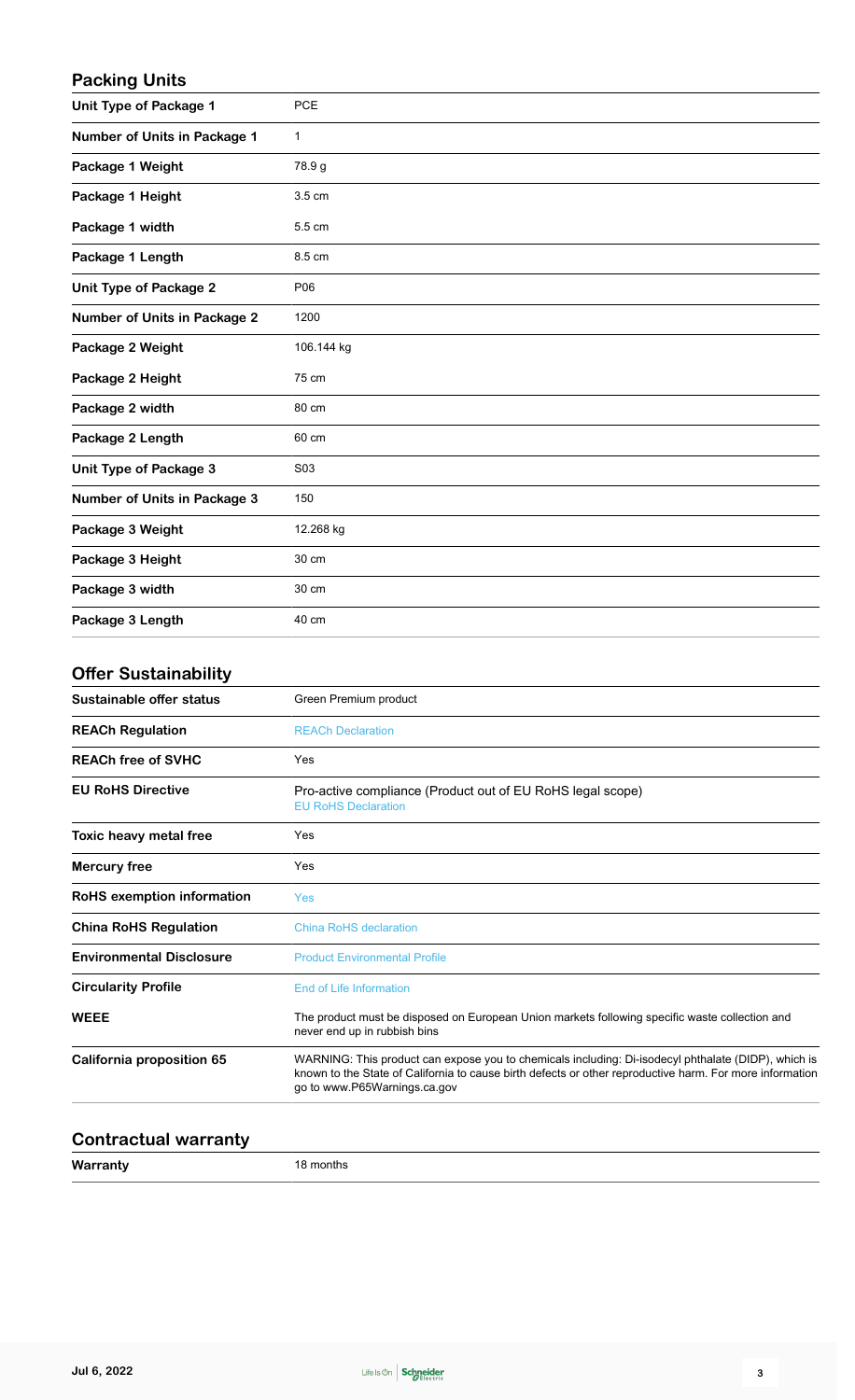**Product data sheet**

Dimensions Drawings

#### **Dimensions**



**e :** clamping thickness: 1 to 6 mm / 0.04 to 0.24 in.

**(1)** Additional row of contacts or double contact.